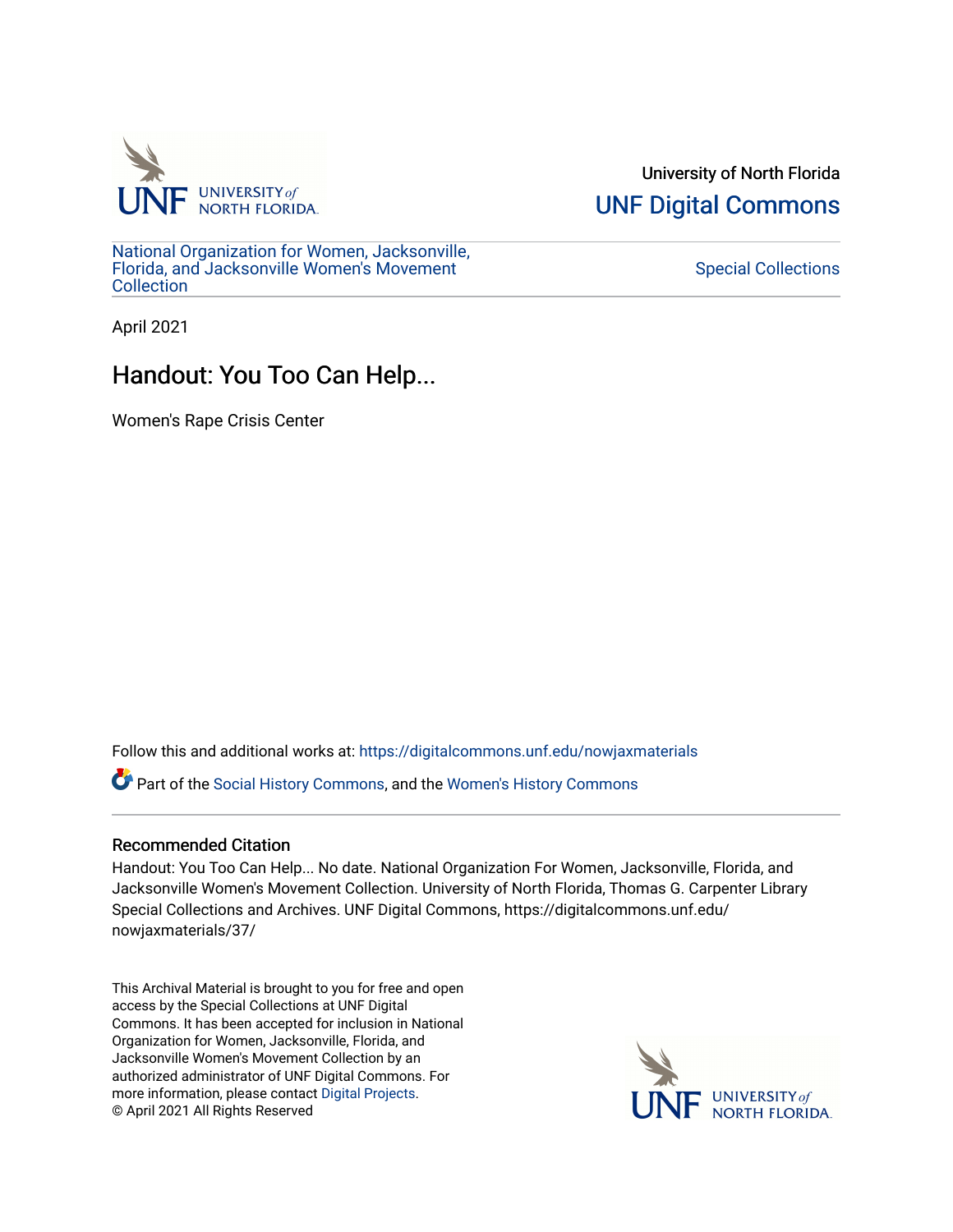The rape victim loses her sense of dignity and the feeling of control over her own life. Helping the woman regain a strong sense of herself is the most important overall aim of your helping relationship.

The intensity of her reactions will depend on how much she had thought about rape before the attack. It makes a difference whether she thought rape only happened to "bad" women, or whether she knew that rape is an act of hostility that can be directed at any woman and at any time. If the rape was her first introduction to sex, or if it was extremely violent, she will probably be terrified.

Chances are that when you first talk with her she will be in a state of shock or numb disbelief. If she is very upset and crying, look upon it as a healthy sign. She is in touch with her feelings and is releasing them. Remember that she may still be *very*  frightened. Your giving lots of comfort and reassurance that she is safe will help her to trust you.

She may feel dirtied and despoiled. You can help her accept that it is okay to have such feelings and to face them. Anger at her assailant is usually the underlying feeling. Help her get in touch with the anger so she won't turn it inward and withdraw into shock.

Before she decides to clean up, you can help her with the decision of whether to call the police, the Women' Crisis Center, and other kinds of help. If she desires, accompany her to help deal with practical matters of medical aid and law enforcement.

The woman may want to talk about the rape. Listen, encourage her to talk, and if she agrees, take notes. This will help her remember valuable details later if she wishes to go to court. Do not try to put the rape out of her mind--she may conclude that you are too ashamed of her to listen. You must come to terms with your own feelings about rape. The victim will be very sensitive; any coldness or "differentness" in your attitude will feel negative to her and will feed any negative feelings she already has about herself. Your sincere warmth and openness will be most helpful to her at this time.

After several days, when the initial shock dwindles, the rape victim may want to fall back into her old routine. She may attempt to suppress the entire experience, and deny the emotions she feels toward herself and the rapist. Unless the woman really wants to talk, it is very difficult for a friend to intervene at this point. The most you can do is to be supportive and be available to talk.

The end of this "pseudo-adjustment" is usually precipitated *by* some event which reminds the woman of the rape. She may be depressed and find she cannot stop thinking about it. Of she may have some strange and frightening dreams. Somehow things just don't seem to be going *well* in her life, or she finds she can't trust people or develop good relationships with men.

You can heip your friend *by* getting her to talk about her feelings about herself and about the rapist. Act as a sounding board so she can hear herself and be more aware of what she is actually saying to herself. One way you can do this is to simply repeat back to her in your own words the feelings she tries to express. "It sounds like *you*  feel ... " or "You're saying you feel ..." are good phrases to start with.

*At* the bottom of these feelings is often a great deal of anger--perhaps more than she wants to handle. But the full expression of intense anger can be very healthy--and it can become a very constructive force in her future life. As your friend re-integrates herself, that anger can provide energy for learning how to defend herself, finding safer clothes to wear, asserting her strengths more in close relationships, and many other positive kinds of personal growth.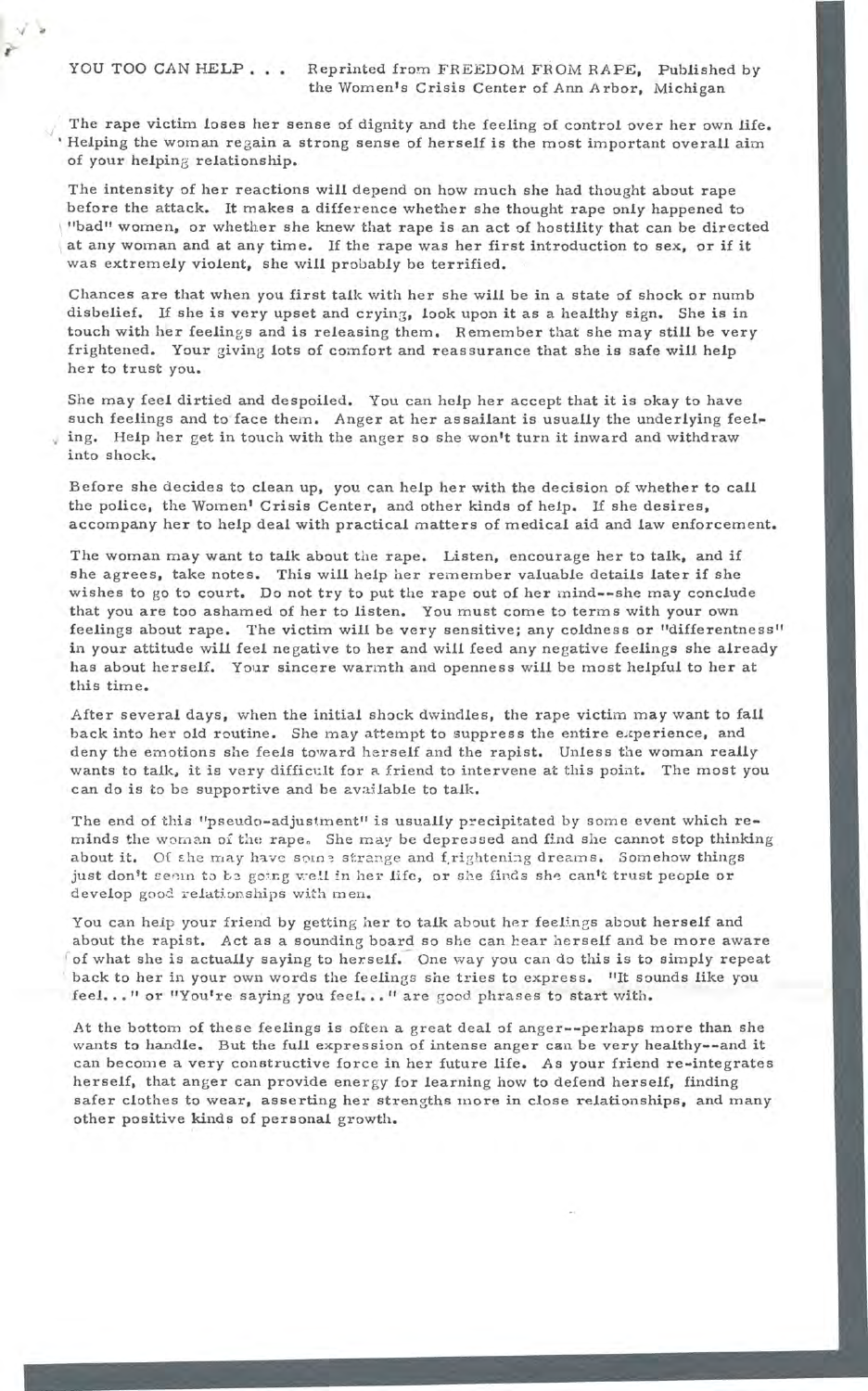- 1. W.R.C.C. is not funded by any agency. We need donations to exist.
- 2. Staff: does not have to be just phone volunteers. Phone vlunteers will have two training sessions. Also need htaff for public relations, fundraising, pproposal writing, speakers' bureau, childcare, research, legislative action, typing, telephoning, courtwatching, distributing stickers.

## Times-Union/Journal, 6/9/1974:

i Vi

- "The psychiatrist said Glenn..developed a hostile realtionship with women and his sex crimes were not to satisfy his own sexual appetite, but to humiliate his female victims. 'He would do this for the excitement of perpetrating an atrocity and showing his hatred toward women." -- from article on Glenn Carlson, southside rapist.
- "Tried living up to male image--need for conquests, superiority, feeling of power. I used sex as a weapon.
- "Rape does anot depend on your clothes--mini skirts whatever--you're an object: all are the same. No difference, availability all important."

"Nevery the victim's fault. Best flefense is to play it cool. Talk to the PERSON. Bring him out of the fantasy. Don't fight--his adrenelin is really up--doesn't know his own strength. Talk him down. You have as much times as with a boyfriend. He's irrational down: fou have as much times as wron a boyiring. He s in Sex offenders are loness. Full of Guilt. Feel they're sick. Won't talk to anyone a bout it."

"Hostility toward self. Not living up to traditional role of hushostillty toward sell. Fot living up to traditional role of n<br>band and father. Fower....why didn't E.R.A. pass? Male fear.  $(Lt)$  almost buried all of us."

--three convicted rapists, SexOffender Rehabilitation Program, South Florida State Hospital (At a seminar for Legislature on Rape, Tallahassee 4/20/1974 ONLY EREATMENT CENTER IN FLORIDA, run by Dr. Geraldine Boozer

- ANALOGY  $\#1$ : People do stupid things like leave their keys in their car, or forget to cancel their newspaper subscription while they're on vacation: If their car is stolen, or their house burglarized, that does not excuse the theef from prosecution or conviction. Then why does a woman doing something on that level (not locking inen why does a woman doing something on that level (hot locking<br>her car, opening her door without first checking who it is) get accused of "wanting to be raped"?b Did they others want to be burglarized?
- #2. Mini-skirted, sexy women get raped because their looks make a man loose control. So they are to blame because they are seductive. Jewelry stores put their best wares in the windowss. to attract buyers. Lecause they do so dces not mean that they want someone to ELERX break in the window and steal.
- #3. *<sup>A</sup>* man runs out of cigarettes and walks the few blocks to a store, at night, to buy some. He is mugged. People click their tongue and mutter about the high crime rate "You can't even go out!" Tsk, tsk. More police are needed. All these criminals.<br>A woman runs out of cigarettes, at night, and goes to the store.<br>She is raped. "My God, what did she expect?" "It's her own fault -- what is a woman doing out by herself at night? Does she want to get raped?"
	- WRCC 48% calls on information; 39% calls by rape victims, atterape 46% of the rape victims knew the rapist; 70% reported the rape